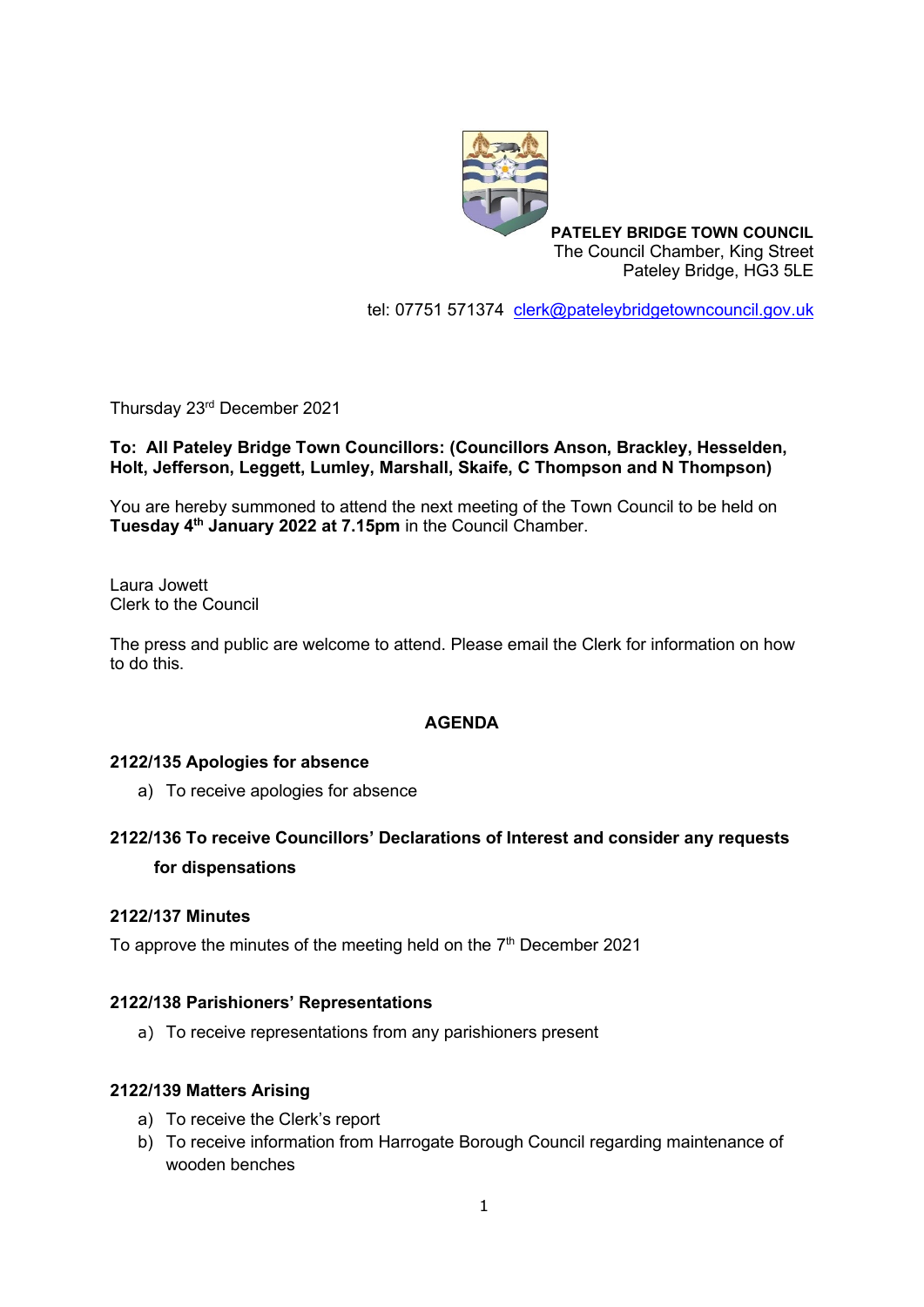## **2122/140 County Matters**

a) To receive a report

## **2122/141 District Matters**

a) To receive a report

## **2122/142 Planning Matters**

# a) Applications to Harrogate Borough Council

To consider:

|               | Application no | Address                                                                        | <b>Details</b>                                                                                                    |
|---------------|----------------|--------------------------------------------------------------------------------|-------------------------------------------------------------------------------------------------------------------|
|               | 21/04669/FUL   | Greenlea, Greenwood Road, Pateley<br>Bridge, HG3 5LR                           | Demolition of an existing house<br>and erection of a terrace of<br>three new dwellings with six<br>parking spaces |
| $\mathcal{P}$ | 21/05208/FUL   | Cliff Farm Fellbeck Harrogate North<br>Yorkshire HG3 5EH                       | Erection of carport with home<br>office above                                                                     |
| 3             | 21/04996/FUL   | <b>Blazefield Caravan Park Blazefield</b><br>Harrogate North Yorkshire HG3 5NG | Demolition of existing toilet<br>block. Erection of replacement<br>toilet block                                   |

## b) Decisions by Harrogate Borough Council

#### To note:

|   | Application<br>number | <b>Address</b>                                                                         | Details                                                                                                                                                                                      | <b>HBC</b> decision                  |
|---|-----------------------|----------------------------------------------------------------------------------------|----------------------------------------------------------------------------------------------------------------------------------------------------------------------------------------------|--------------------------------------|
|   | 21/04285/COU          | The Birch Tree Inn Lupton<br><b>Bank Glasshouses North</b><br>Yorkshire                | Conversion of public house<br>to form 1 No. additional<br>holiday cottage                                                                                                                    | Refused                              |
| 2 | 21/04549/FUL          | New Causeway Farm,<br>Fellbeck, Harrogate,<br>North Yorkshire, HG3<br>5EW              | Demolition of garage.<br>Erection of two storey<br>extension                                                                                                                                 | Approved<br>subject to<br>conditions |
| 3 | 21/04019/FUL          | Cherry Garth Old Church<br>Lane Pateley Bridge<br>Harrogate North Yorkshire<br>HG3 5LY | Replacement front porch<br>rebuilt rear sunlounge with<br>additional canopy roof and<br>replacement bay window.<br>Internal alterations<br>including loft conversion<br>with new rooflights. | Approved<br>subject to<br>conditions |

c) Enforcement matters

To note:

- d) Appeals:
- e) Other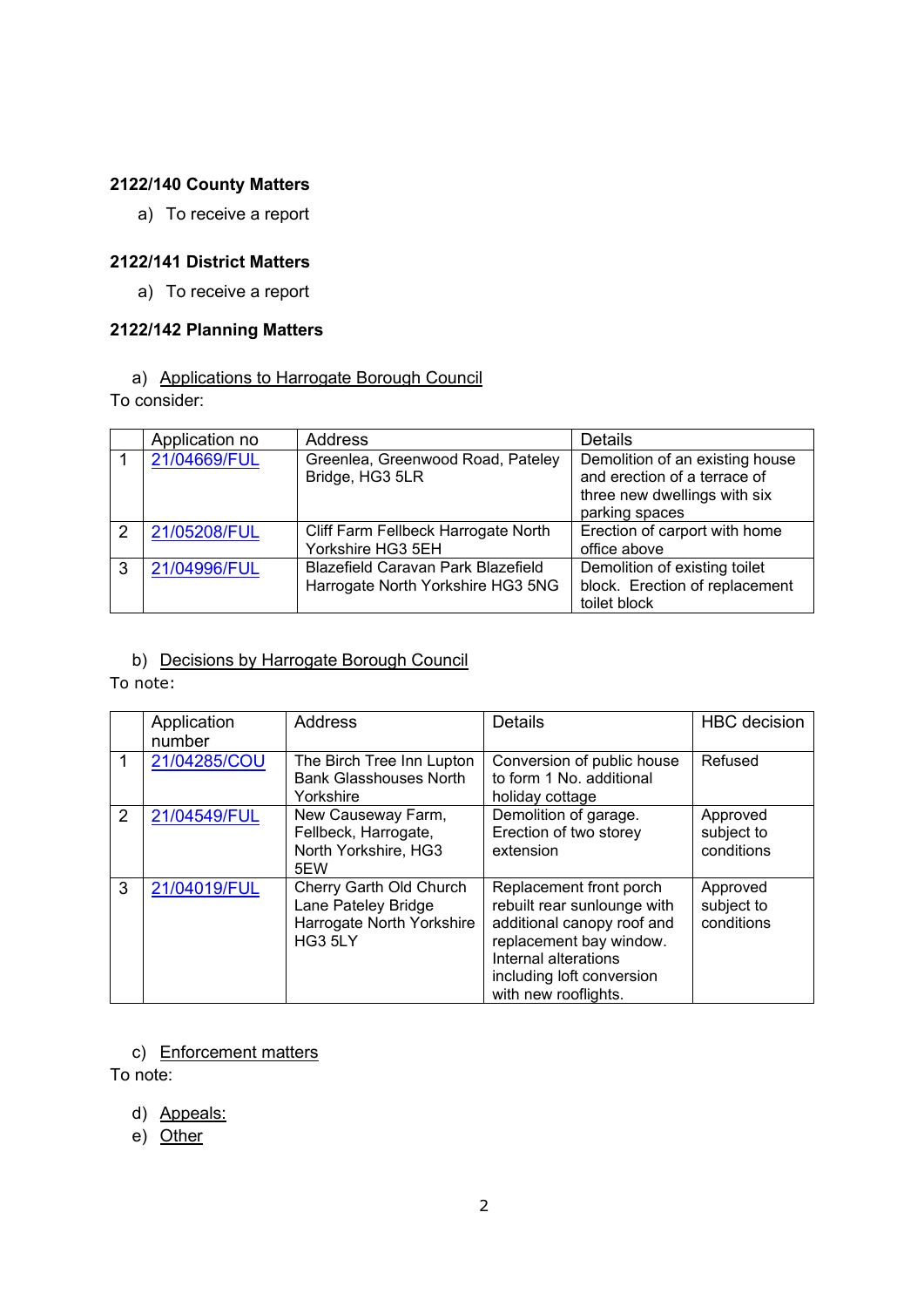## **2122/143 Play Area**

a) To receive a verbal report on the playground and consider any action required

## **2122/144 Council Business**

- a) Caretaker Tasks for January
- b) To receive an update on future displays at the Fox's Head Well and to consider any next steps
- c) To receive an update and consider arrangements for Councillor's surgeries
- d) To consider fundraising events for the Mayor's Fund
- e) To receive Crime and ASB Data
- f) To consider if the Council wishes to publicise the Draft Feasibility Study for the proposed extension of the Nidderdale Greenway and if any consultation with parishioners is required.
- g) To consider viring funds from the 'Clerks Travel' cost centre to 'Clerks Training' cost centre
- h) To consider the Clerks attendance at YLCA training on 'Vibrant and democratic councils – giving local elections publicity and attracting candidates' for the cost of £22.50

#### **2122/145 Correspondence**

#### **2122/146 Financial Matters**

## **a) Accounts for Payment**

- **i.** HBC: emptying of trade waste in November: £22.30
- **ii.** YLCA: Cllr Anson's attendance at Internal Audit training: £30.00
- iii. Clerk's salary payable 31<sup>st</sup> January 2022: Gross pay £1026, Net pay £961.88
- **iv.** Clerk's payroll expenses payable 31<sup>st</sup> January 2022: Working from home allowance £26.00 and contribution to internet £4.17 = £30.17
- **v.** Payment to HMRC (January) Including Employee NIC and Employer NIC = £62.96
- **vi.** Nest Pension payments (January 2022 Employers contributions £30.78, Employees contributions £41.04): £71.82

## **b) Receipts**

- **i.** 03/12/21 HBC, Christmas Grant Funding: £2,500.00
- **ii.** 06/12/21 Garage rental: £35

#### **c) Direct Debit payments**

To note payments, made by Direct Debit:

**i.** 31<sup>st</sup> December 2021: £71.82 - Nest Pensions

#### **d) Budget and Precept**

- **i. To approve the budget for 2022-2023**
- **ii. To set the precept for 2022-2023**